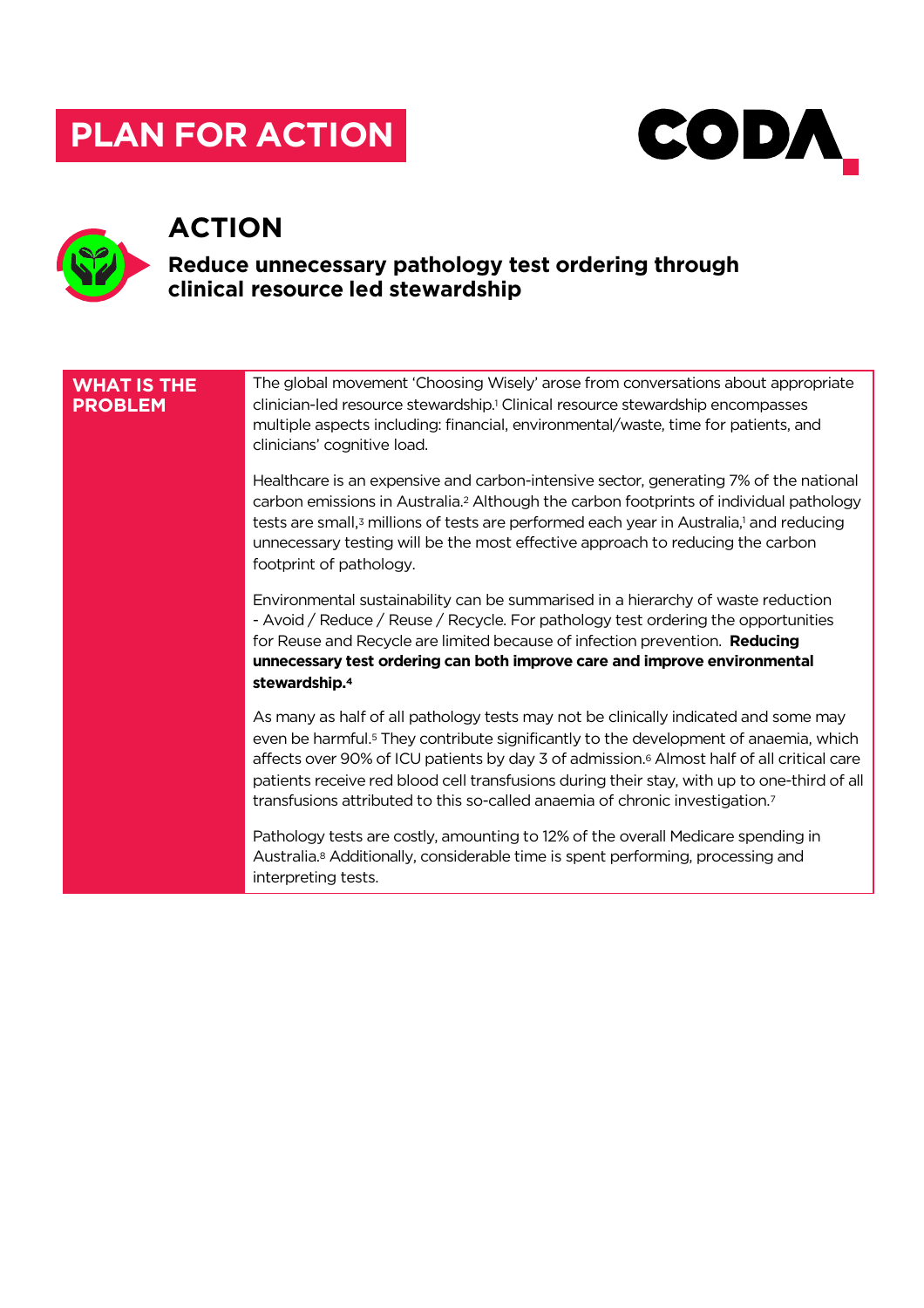

# **ACTION**

### **Reduce unnecessary pathology test ordering through clinical resource led stewardship**



| <b>WHAT IS THE</b><br><b>ACTION</b> | To reduce unnecessary blood loss (harm), economic cost and environmental impact,<br>we propose four steps for action:                                                                                                                                                                                                                                                                                                                                                                               |
|-------------------------------------|-----------------------------------------------------------------------------------------------------------------------------------------------------------------------------------------------------------------------------------------------------------------------------------------------------------------------------------------------------------------------------------------------------------------------------------------------------------------------------------------------------|
|                                     | 1. Audit - Examine local test ordering practice and decision algorithms                                                                                                                                                                                                                                                                                                                                                                                                                             |
|                                     | 2. Define - Develop clear guidelines for rational pathology test ordering                                                                                                                                                                                                                                                                                                                                                                                                                           |
|                                     | 3. Educate - Design/implement an education intervention to support change where<br>appropriate based on your audit                                                                                                                                                                                                                                                                                                                                                                                  |
|                                     | 4. Measure - Audit the outcomes and feedback                                                                                                                                                                                                                                                                                                                                                                                                                                                        |
|                                     | Step 1: Audit - Local practice and algorithms                                                                                                                                                                                                                                                                                                                                                                                                                                                       |
|                                     | • Partner with your pathology service to access the data                                                                                                                                                                                                                                                                                                                                                                                                                                            |
|                                     | • Local practice should be examined to determine the number and type of tests<br>ordered                                                                                                                                                                                                                                                                                                                                                                                                            |
|                                     | • Importantly, ask why are tests ordered?                                                                                                                                                                                                                                                                                                                                                                                                                                                           |
|                                     | • Estimate the total financial cost of each category of test                                                                                                                                                                                                                                                                                                                                                                                                                                        |
|                                     | • Estimate the total environmental cost (CO2e) of each category of test (outlined in<br>McAlister paper below)                                                                                                                                                                                                                                                                                                                                                                                      |
|                                     | Step 2: Define - Pathology test ordering & re-testing guidelines                                                                                                                                                                                                                                                                                                                                                                                                                                    |
|                                     | • Define what makes a test unnecessary. This requires delineating acceptable and<br>unacceptable reasons for each test to assist in developing a guideline for your<br>clinical setting.                                                                                                                                                                                                                                                                                                            |
|                                     | • Most reductions in unnecessary pathology test ordering (especially for inpatients)<br>involve reducing repeat test ordering - so guidelines should specifically address<br>when re-testing is indicated.                                                                                                                                                                                                                                                                                          |
|                                     | Step 3: Educate - Design an education intervention including:                                                                                                                                                                                                                                                                                                                                                                                                                                       |
|                                     | • Present the audit data to stakeholders                                                                                                                                                                                                                                                                                                                                                                                                                                                            |
|                                     | • Facilitate stakeholder discussion regarding rationalisation of pathology test ordering                                                                                                                                                                                                                                                                                                                                                                                                            |
|                                     | • Assemble a multidisciplinary team of champions and educators                                                                                                                                                                                                                                                                                                                                                                                                                                      |
|                                     | Propose an intervention<br>$\bullet$                                                                                                                                                                                                                                                                                                                                                                                                                                                                |
|                                     | • Implement a clinical guideline describing acceptable and unacceptable indications<br>for tests                                                                                                                                                                                                                                                                                                                                                                                                    |
|                                     | • Utilise academic detailing to deliver the changes                                                                                                                                                                                                                                                                                                                                                                                                                                                 |
|                                     | Step 4: Measure the outcome and feedback:                                                                                                                                                                                                                                                                                                                                                                                                                                                           |
|                                     | Repeat the audit<br>٠                                                                                                                                                                                                                                                                                                                                                                                                                                                                               |
|                                     | • Feedback to stakeholders                                                                                                                                                                                                                                                                                                                                                                                                                                                                          |
| <b>MEASURE</b>                      | The number of tests performed and their indications must be re-examined after the<br>intervention, to determine whether unnecessary tests have been reduced. Reasons for<br>ordering tests can be investigated through use of a survey. Relevant patient outcomes<br>such as mortality, haemoglobin levels and number of transfusions should be analysed<br>in conjunction with this. Importantly, the outcomes should be assessed regularly in<br>order to confirm a sustained change in practice. |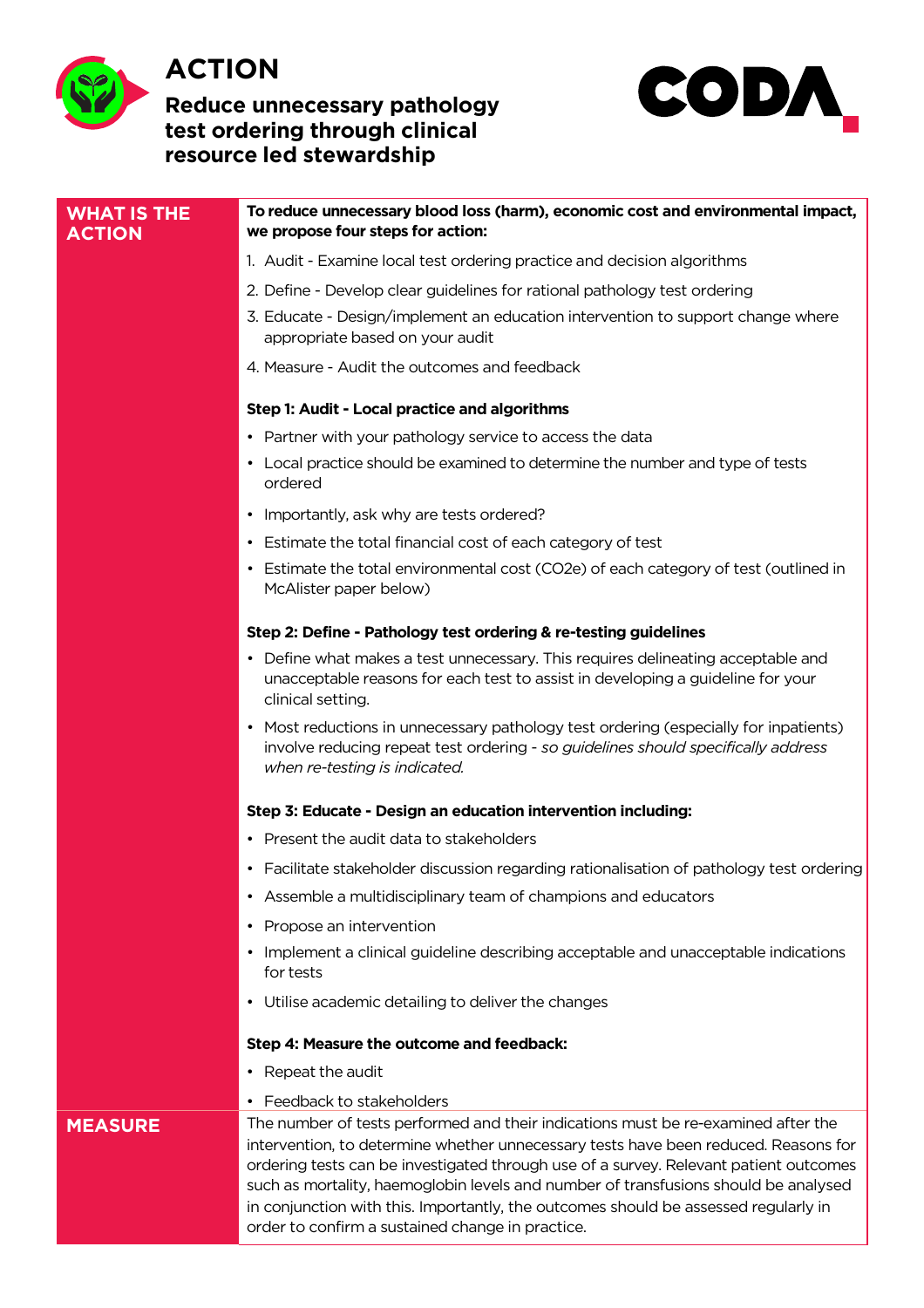

# **ACTION**

## **Reduce unnecessary pathology test ordering through clinical resource led stewardship**



**SUCCESS STORY** The Arterial blood gas (ABG) is the most commonly ordered pathology test in the ICU setting, often without a specific indication.9 Ordering patterns appear to be primarily driven by cultural factors such as testing a certain number of times per shift, at arbitrary time intervals, and before or after any changes in management.<sup>10</sup> A 58-bed Level III ICU in Sydney performed 66,000 ABGs annually prior to an education intervention (which included the implementation of a clinical guideline) with more than half of these deemed inappropriate.<sup>11</sup> The intervention resulted in a 31% bed-day adjusted decrease in ABGs (4.6 vs 3.1 per bed-day) without a demonstrable difference in patient outcomes. A repeat survey of reasons for testing showed that the proportion of inappropriate ABGs per bed-day decreased by over 70% (2.8 vs 0.8). This corresponds to annual savings of AUD \$770,000, over 100 litres of blood, and one full-time equivalent staff member in labour costs. In addition, the reduction in carbon dioxide equivalent emissions of 49q per  $ABG<sup>3</sup>$ resulted in a total reduction of 1038kg CO2e; the equivalent of driving 6,782km in a standard Australian car. The 58 ICU beds at this centre represent 2.4% of all ICU beds in Australia and New Zealand. Notwithstanding the variety in clinical practice and costs across the two countries, if a proportional 30% reduction in ABGs could be achieved across all sites this would result in annual savings of up to AUD \$33 million, 4,400 litres of blood, 40 full-time equivalent staff (73 000 hours of labour) and over  $43,000kg$  CO<sub>2</sub>e or the equivalent of driving 282,000km.